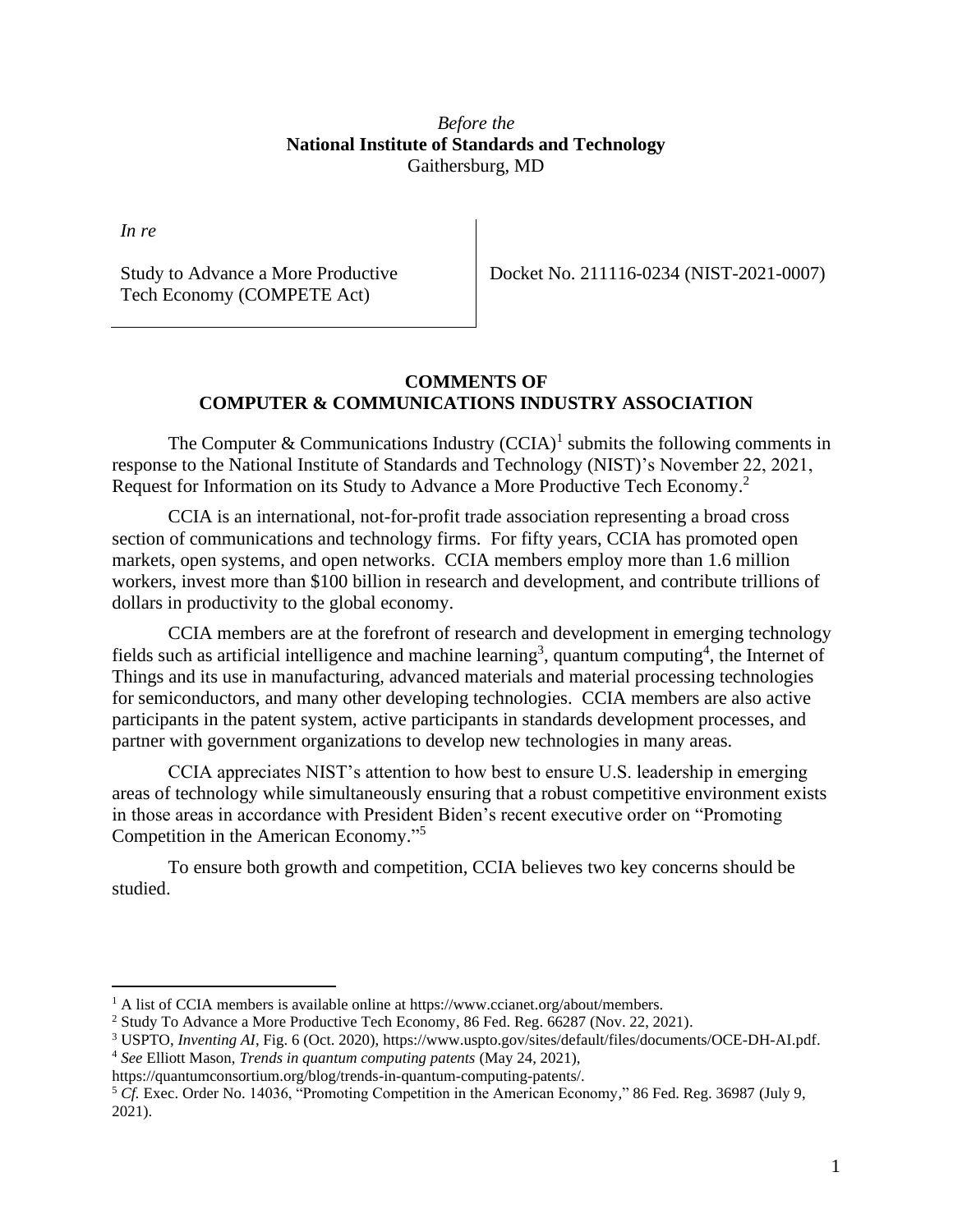First, the potential negative impact of standard-essential patents on the emerging technology area must be minimized, including by adoption of the recent draft policy statement issued jointly by the Department of Justice, NIST, and the U.S. Patent and Trademark Office.

Second, the impact of intellectual property on the growth of areas of emerging technology should be examined. In just one example, the recent explosion of 3D printing technologies after the expiration of key patents is illustrative of how intellectual property can sometimes harm U.S. leadership in technology and limit robust competition. The use of government grants and prize programs to drive innovative activity should be considered as a viable complement and alternative to the intellectual property system.

### **I. The Impact of Standard-Essential Patents on Emerging Technologies**

Standard-essential patents (SEPs)—those patents required in order to implement a standard—are a topic of much concern to standards development, as evidenced by numerous currently open dockets relating to the topic around the world<sup>6</sup> and ongoing global litigation. CCIA is heartened by the recent joint draft proposal to reform the federal government's position on SEPs and supports the general approach taken in that proposal.

In the area of emerging technologies, SEPs can have even more significant impacts. While even in developed technologies, SEPs can create serious barriers to entry and operation,<sup>7</sup> those barriers are far higher and more threatening in emerging areas of technology.

But in emerging technology standards, where the patent landscape is foggier than it is for established technology standards, those barriers are much higher. The abuse of SEPs in emerging technology standards can seriously hinder the adoption of those standards and the growth of those technologies.<sup>8</sup> New entrants are unlikely to have the resources and knowledge needed to negotiate the hurdles SEP abuse creates and may choose not to invest in developing emerging technologies as a result. SEP abuse may also lead to standards balkanization, as companies create new standards to avoid patent encumbrances on other standards, resulting in a fragmented market to the detriment of consumers.

# <span id="page-1-0"></span>*A. SEPs and the Internet of Things*

Taking the Internet of Things as a case study, the impact of SEPs on IoT is non-trivial. Even if standards balkanization is avoided, the multiplicity of areas where IoT may be utilized and the range of necessary standards, from physical layer to application layer to security standards, leads to a complex and fragmented standards system.

<sup>6</sup> *See, e.g.*, Draft Policy Statement on Licensing Negotiations and Remedies for Standards-Essential Patents Subject to Voluntary F/RAND Commitments, Dkt. No. ATR-2021-0001 (Dec. 6, 2021) (Dep't of Justice, NIST, & USPTO joint draft policy statement on SEPs); UKIPO, Standard Essential Patents and Innovation: Call for views (Dec. 7, 2021) (UKIPO seeking comments on SEP policy); Intellectual property – new framework for standard-essential patents (forthcoming 2022) (upcoming European Commission consultation on a framework for SEPs).

<sup>7</sup> *See, e.g.*, Findings of Fact and Conclusions of Law, *FTC v. Qualcomm*, 411 F. Supp. 3d 658 (N.D. Cal. 2019), *rev'd on other grounds by FTC v. Qualcomm*, 969 F.3d 974 (9th Cir. 2020) (summarizing how Qualcomm's SEP abuse has led to the exit of numerous baseband chip vendors).

<sup>8</sup> *See, e.g.*, Tineke Egyedi, *IPR Paralysis in Standardization: Is Regulatory Symmetry Desirable?*, 39:4 IEEE COMMS. MAG. 108 (Apr. 2001).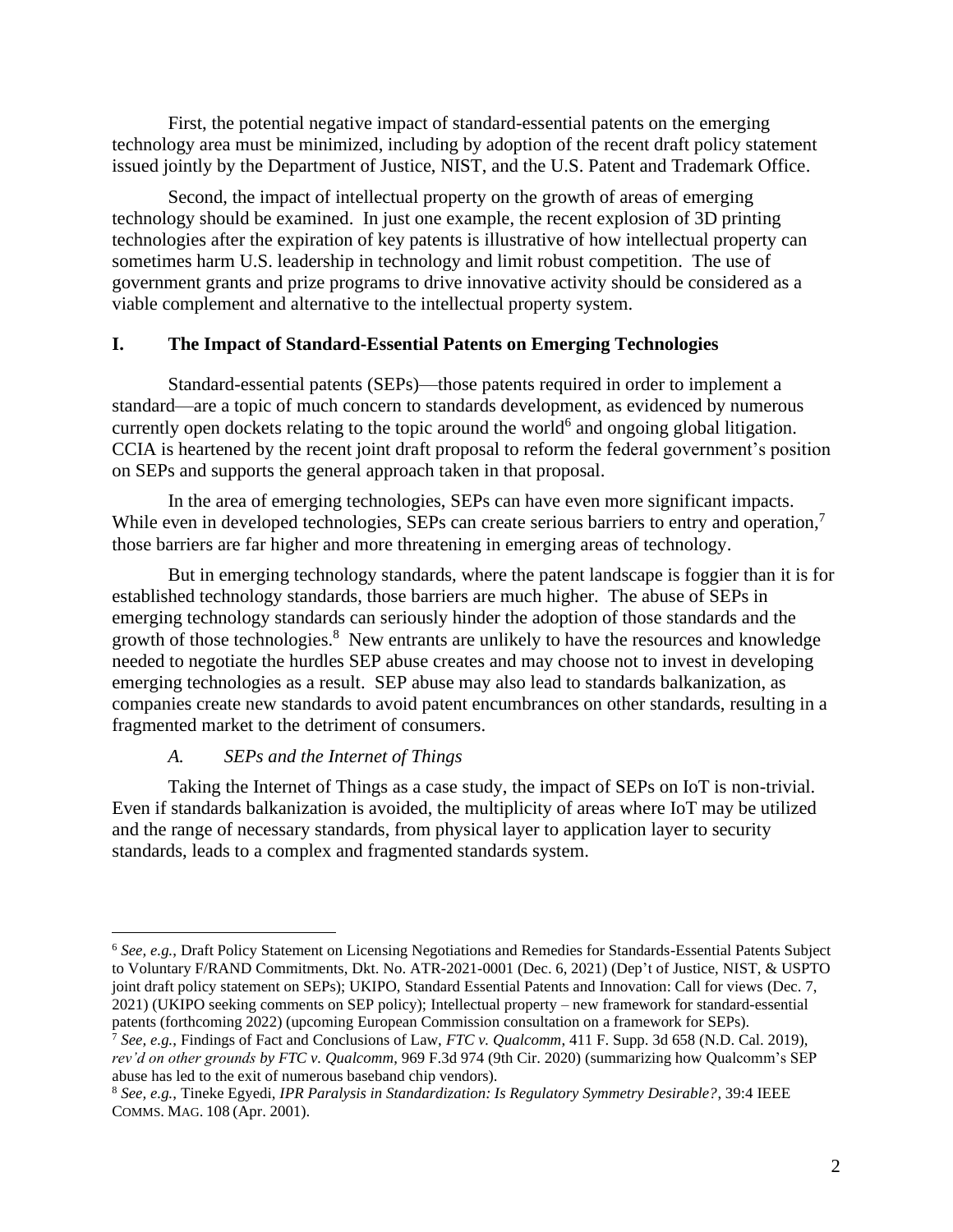

#### **IoT SDOs and Alliances Landscape** (Technology and Marketing Dimensions)

As the preceding graphic illustrates, a given IoT product might implement dozens of standards, underscoring the complexity of licensing in this space.

Beyond the sheer number of standards to license, IoT manufacturers may choose to rely on existing physical layers such as 3G, LTE, and Wi-Fi, which in turn will bring in the problematic SEP licensing structures that currently exist in those arenas. While practices like end-user licensing may be possible when dealing with a few dozen handset companies, they are likely to create serious deadweight losses and even fail entirely when applied to the diverse business models and multiple verticals that the tens of thousands of SMEs likely to develop products relying on the IoT will operate in.

# *B. Choice of Licensing Level*

SEP licensors currently deny licenses to non-favored licensees, $9$  allowing them to select the licensing level that is most profitable to the SEP licensor, contributing to higher prices and reduced innovation for consumers. To avoid these types of problems, NIST should encourage IoT standards to require licensing of SEPs at the level of the value chain which is most efficient for the overall system. In the absence of an *ex ante* most efficient licensing level, an active obligation to license to anyone who requests a license combined with an active effort to encourage license cost transparency would likely result in the market settling on the most efficient licensing level. In situations where a large number of OEMs rely on a limited number of suppliers for a standardized functionality (e.g., the innumerable IoT products that rely on Wi-Fi vs. the limited number of suppliers who produce Wi-Fi transceiver chips) the efficient licensing level is likely the supplier level. Other market configurations may produce different efficient licensing levels.

# *C. SEP Transparency*

Beyond choice of licensing level, enhanced transparency for SEP declarations and rates is likely to prove necessary to a practical SEP licensing program for IoT. Currently, SEP owners often either fail to provide publicly available rates or publicize rates that are significantly in

<sup>9</sup> *See* Findings of Fact, *supra* n. [7.](#page-1-0)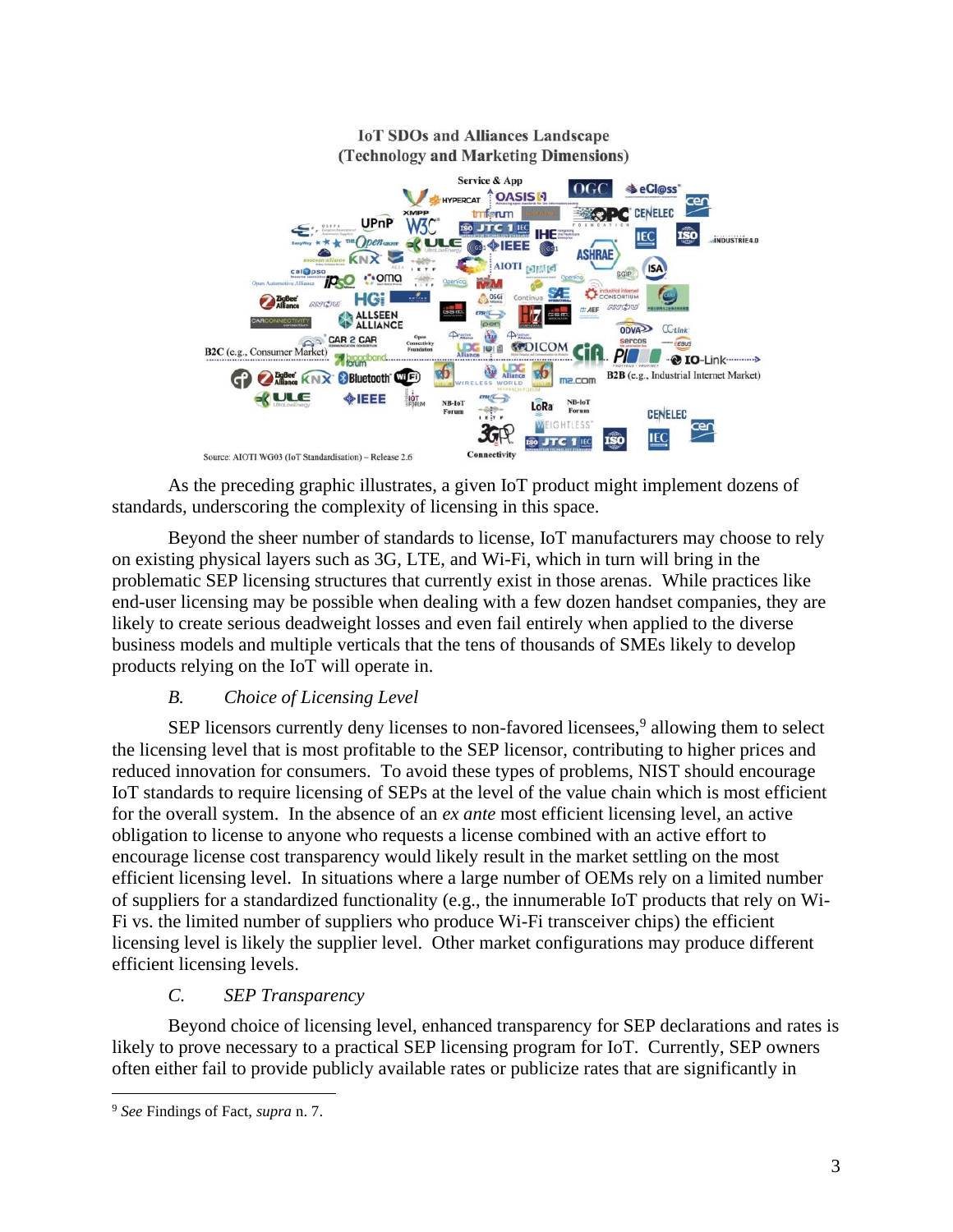excess of the rates provided when their portfolios are evaluated by a court.<sup>10</sup> Lacking any disincentive to set a high public rate, licensors anchor their pricing with high "sticker prices," even if large licensees and courts are likely to negotiate or set significantly lower prices.<sup>11</sup> SMEs are more likely to pay this "sticker price" compared to sophisticated market participants, leading to reduced competition and reduction in the economic growth competition brings. While large entities may negotiate discounted rates based on considerations like cross-licenses, the disparity between published and actual rates significantly exceeds such countervailing considerations.

Setting a public rate that accurately reflects privately negotiated rates, making public anonymized actual negotiated rates, and permitting the use of patent pools for buyers as well as sellers of patent rights would all contribute to enhancing SEP rate transparency. Enhancing the declaration process and requiring essentiality declarations to include claim charts against the standard would both enhance transparency and reduce the cost of SEP compliance—a company should not be declaring a patent essential if they have not, at a minimum, charted it against the standard, and making those charts available to potential licensees will enable them to better understand what is patented.

### *D. Proposed Approaches to Minimize SEP Abuse in Emerging Technologies*

While the above discussion utilizes IoT as an illustrative example, the general concerns with SEPs extend to other emerging technologies as they are standardized. Licensing at the efficient level in the value chain, enhanced transparency, and other reforms intended to mitigate SEP abuse will have equal value in those areas. CCIA also generally supports the joint DoJ/NIST/USPTO draft policy statement on licensing of SEPs and urges NIST to adopt a final rule generally consistent with the draft statement. Our detailed feedback on the draft policy statement will be provided in that docket.

# **II. The Impact of Intellectual Property on Emerging Technologies**

CCIA also believes that NIST should consider studying how intellectual property can constrain the rapid development of emerging technologies. Particularly in early stages of technology, when rapid development is occurring, overly broad patents can create serious barriers to participation, delaying development of that technology. This difficulty is compounded by the difficulty in evaluating the importance of patents in an emerging technology. Valuation of patents, difficult at the best of times, is even more difficult at early stages of technology when it is unclear if the invention will succeed or fail miserably.<sup>12</sup>

Because of this, an approach to emerging technologies that focuses on patents to the exclusion of other incentives may well disrupt the development of the emerging technology, leading to a loss of U.S. technological leadership. In contrast, numerous examples over the past

<sup>10</sup> *See* Jorge Contreras, *Global Rate Setting: A Solution for Standards-Essential Patents?*, 94 WASH. L. REV. 701, 706-07 (2019) (noting the lack of transparency for SEP rates); Ann Armstrong, Joseph Mueller, & Tim Syrett, *The Smartphone Royalty Stack: Surveying Royalty Demands for the Components Within Modern Smartphones* (2014), https://papers.ssrn.com/sol3/papers.cfm?abstract\_id=2443848 (comparing requested and court-awarded rates for SEPs).

<sup>11</sup> Armstrong *et al.*, *Smartphone Royalty Stack*; *see also* Bernard Chao, *Saliency, Anchors, and Frames: A Multicomponent Damages Experiment*, 26 MICH. TELECOMM. & TECH. L. REV. 1 (2019).

<sup>12</sup> *See* Robert Merges, *Intellectual Property Rights and Bargaining Breakdown: The Case of Blocking Patents*, 62 TENN. L. REV. 75, 85-86, nn. 41, 42 (1994).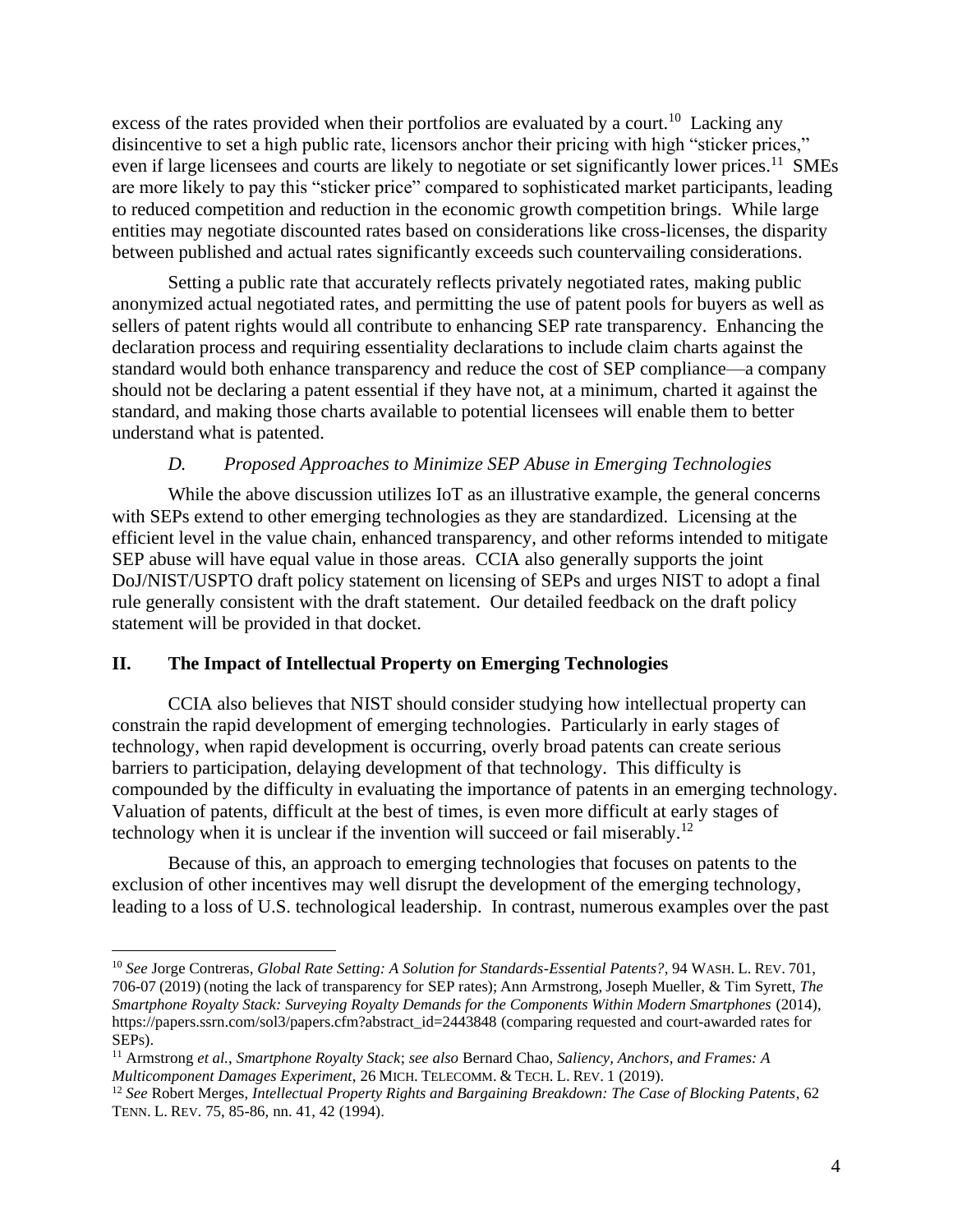100 years illustrate how a vibrant technology can emerge in a field that is either non-encumbered by intellectual property or where the encumbrance is for some reason ineffective. Examples include the computer, large portions of biotechnology, integrated circuits, the laser, polymer chemistry, television, and the Internet.<sup>13</sup>

#### *A. Case Study: The Internet*

The Internet grew out of federal and university funded projects in an era when software was generally not patentable and publicly funded research was not patented.<sup>14</sup> As a result, the foundational technology of the Internet emerged in an environment where anyone could develop software for the Internet without fear of patent infringement. Indeed, the creator of the World Wide Web credits this as one key element in its success; as he put it, "had the technology been proprietary, and in my total control, it would probably not have taken off. The decision to make the Web an open system was necessary for it to be universal."<sup>15</sup> While patents have played a role in the Internet as the field of technology matured, had they blocked development of networked software early on, the entire  $20<sup>th</sup>$  century communications revolution might not have happened, or might have been severely delayed.

The history of patents and the Internet suggests that the lack of proprietary exclusive rights early in the development of an emerging technology, particularly where the barriers to entry to that technology are low, can actually increase the scope and pace of innovation in that technology.

#### *B. Case Study: Artificial Intelligence*

The recent explosion of artificial intelligence (AI) and machine learning is also instructive. While patent activity in AI is common, it is more generally aimed at applications of the technology. Many of the foundational techniques—techniques like deep learning—are either unpatented or made available without royalty obligations and often with a defensive suspension clause.<sup>16</sup> In particular, open-source machine learning tools<sup>17</sup> (and the availability of cloud computing to train those models) has allowed companies in a huge range of fields to begin applying these techniques.<sup>18</sup> The emergence of useful AI is thus not solely a reflection of intellectual property but rather has been driven by open access to foundational technology in the AI space.

By providing the baseline technology in a non-proprietary open-source form, innovators in artificial intelligence have enabled others to build on their foundation to create new applications of technology. By providing these tools widely, rather than controlling who can

<sup>13</sup> *See* Mark Lemley, *Patenting Nanotechnology*, 58 STAN. L. REV. 601, 606-613 (2005) (describing how each field thrived in the absence of significant patent enforcement).

<sup>14</sup> *Id.* at 608.

<sup>15</sup> Tim Berners-Lee, *Frequently Asked Questions*, http://www.w3.org/People/Berners-Lee/FAQ.html (last visited Jan. 26, 2022).

<sup>&</sup>lt;sup>16</sup> See, e.g., Apache License Agreement V2 cl. 3 (Jan. 2004), https://www.apache.org/licenses/LICENSE-2.0. Notable AI software using the Apache V2 license includes TensorFlow and Hadoop.

<sup>17</sup> *See, e.g.*, TensorFlow; Caffe; PyTorch; MapReduce; Hadoop.

 $18$  While the technology is still in its early stages, there are strong signals that a similar approach will be taken in quantum computing, with open-source projects like TensorFlow Quantum and quantum cloud computing services in the works by Amazon, Google, and others. *See* CBInsights, *The Big Tech In Quantum Report: How Google, Microsoft, Amazon, IBM, & Intel Are Battling For The Future Of Computing* (Dec. 22, 2021), https://www.cbinsights.com/research/report/big-tech-quantum/.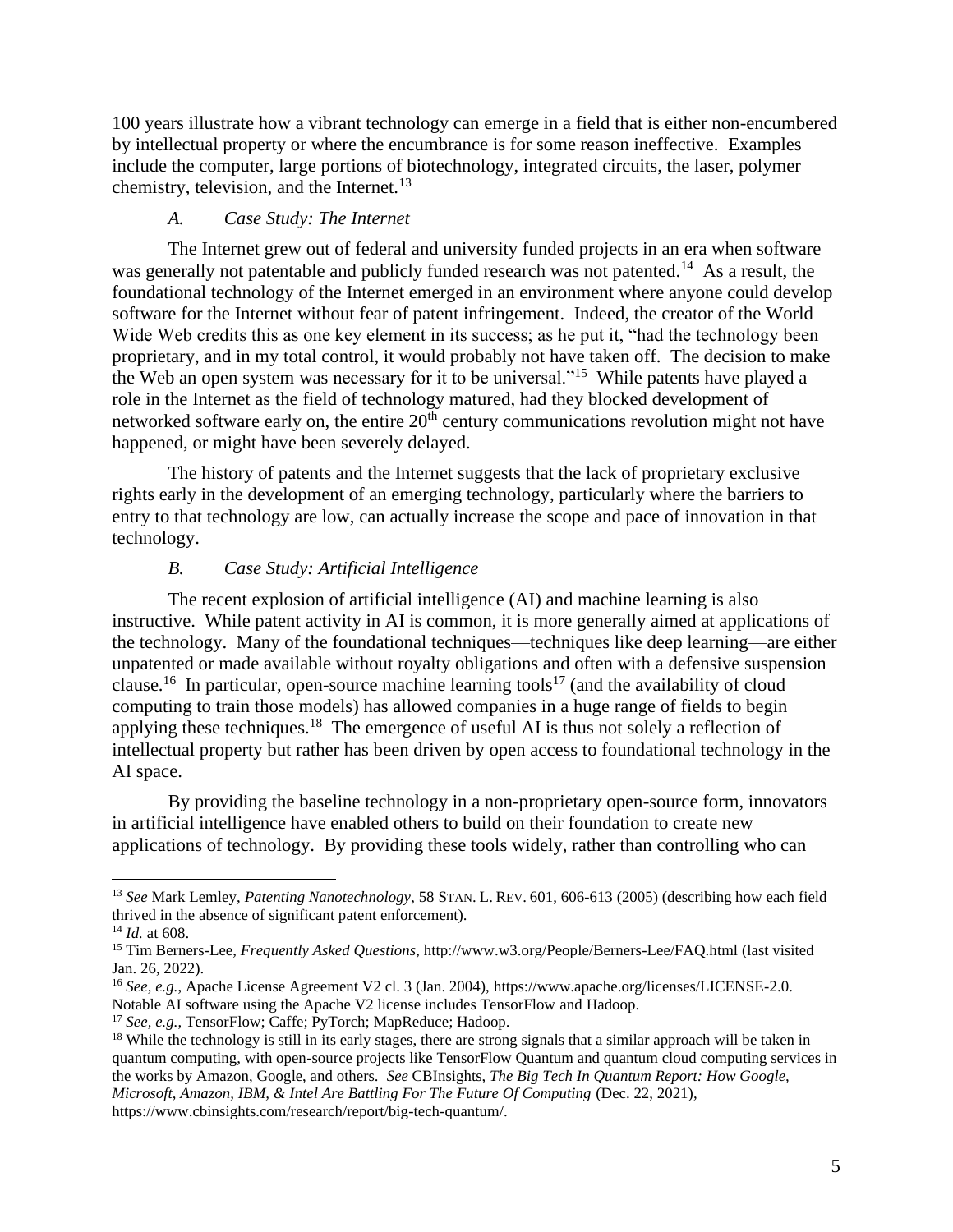access them, innovations in areas that might not have been predictable to the AI innovators have been created. Again, by limiting proprietary exclusive rights in basic aspects of an emerging technology, the scope and pace of innovation across that technology has been accelerated.

## *C. Case Study: 3D Printing*

The final case study presents a different situation. Unlike the Internet and artificial intelligence, foundational 3D printing techniques were both heavily patented and not openly shared. The result was a long period in which 3D printing was relatively inaccessible to many and the development of the field was delayed. The post-expiration experience in 3D printing drives this point home—as foundational patents expired, each relevant subfield of 3D printing exploded. The patent on fused-deposition modeling (FDM), in which a thermoplastic substance is laid down in layers while liquid, fusing to the existing thermoplastic which has already cooled to a solid, expired in 2009.<sup>19</sup> After its expiration, prices for FDM printers dropped more than 10fold and FDM printers moved from being present primarily in large industrial facilities to something accessible to small inventors, SMEs, and individuals.<sup>20</sup>

Similar stories have played out in the other major types of 3D printing. Key selective laser sintering (SLS) patents expired in 2014. Prior to this, SLS printers were "industrial, roomsized behemoths which started at  $$250,000.^{21}$  After patent expiration, SLS machines in the \$5,000 range began to be available, a 50-fold reduction in price.<sup>22</sup> A key stereolithography (SLA) patent also expired in 2014, which—combined with the wide availability of highresolution screens from the mobile phone industry—led to an explosion in consumer SLA printers as well. $^{23}$ 

In each case, during the period of patent protection the relevant 3D printing technique was restricted to large entities with the resources to acquire expensive machines. The expiration of the relevant patents reduced barriers to entry for creating 3D printers, but more importantly, the increased availability at a reduced cost led to 3D printing emerging as a technology that can be used in a wide variety of fields.

# *D. Recommendations on Intellectual Property in Emerging Technologies*

In contrast to the Internet and artificial intelligence, both of which emerged due to a lack of patents, the emergence of 3D printing was delayed due to broad foundational patents blocking the technology from widespread use. Industrial policy designed to promote innovation should consider whether non-proprietary approaches such as prize competitions, direct grant funding, or open-source collaborative approaches might provide a better environment for emerging technologies to advance. Once the foundation of the technology has been set in place, exclusive rights over aspects of the technology may serve to drive innovation; prior to that time, broad foundational patents are more likely to delay development than advance it.

<sup>22</sup> *Id.* <sup>23</sup> *Id.*

<sup>19</sup> Filemon Schoffer, *How expiring patents are ushering in the next generation of 3D printing*, TechCrunch (May 15, 2016), https://techcrunch.com/2016/05/15/how-expiring-patents-are-ushering-in-the-next-generation-of-3d-printing/. <sup>20</sup> *Id.*

<sup>21</sup> 3DSourced.com, *The Complete History of 3D Printing: From 1980 to 2022* (last visited Jan. 26, 2022), https://www.3dsourced.com/guides/history-of-3d-printing/.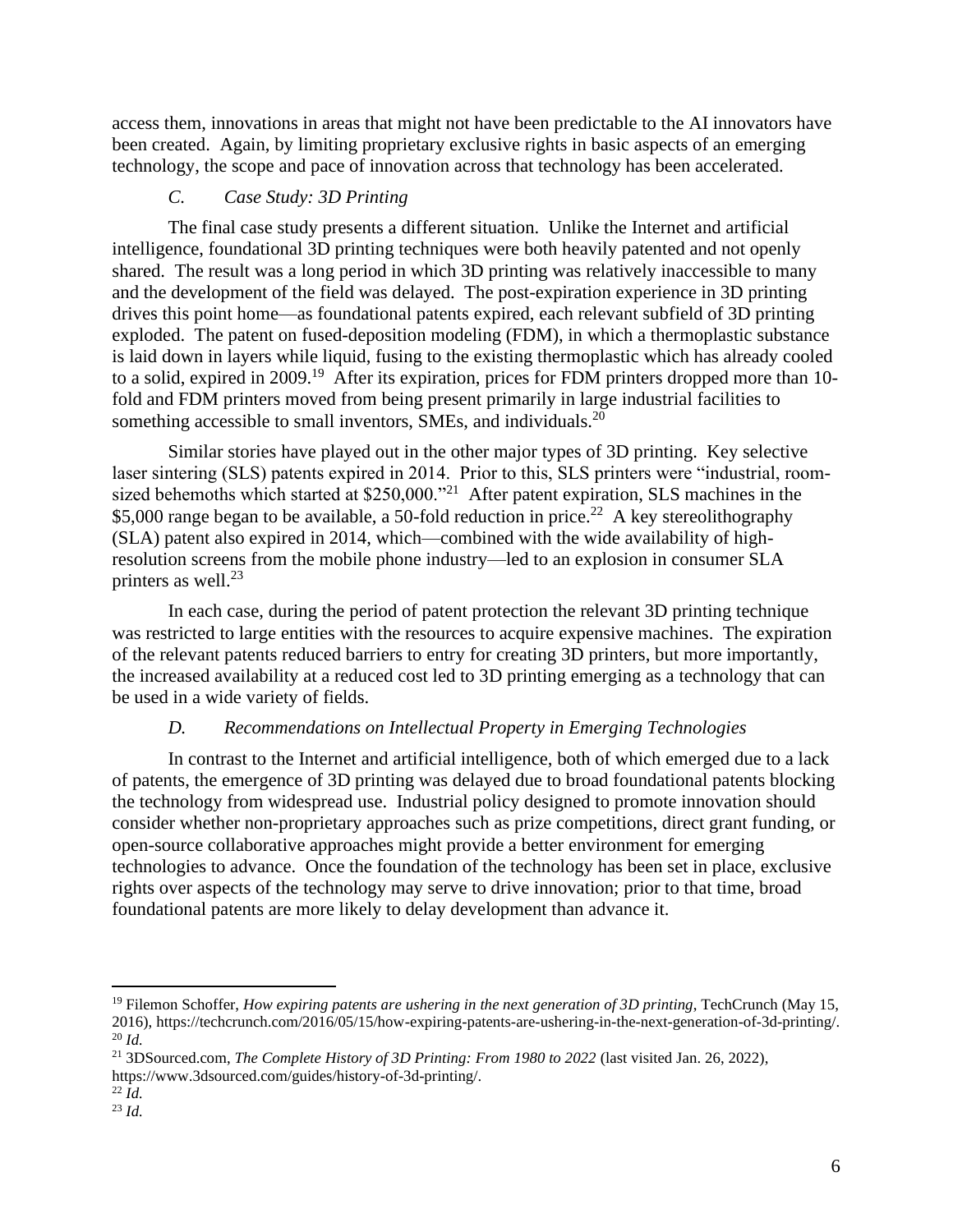#### **III. Alternative Approaches to Incentivizing Growth in Emerging Technologies**

<span id="page-6-0"></span>Patents are sometimes described as necessary to stimulate investment in new innovations.<sup>24</sup> But there is a long history of alternative and complementary approaches to stimulating innovation. Even as far back as the pre-Revolution English practice, prize systems were in use, most famously in the form of a prize for creation of a method for precise determination of longitude at sea.<sup>25</sup> This history illustrates that intellectual property-based approaches are not the sole way to encourage growth in emerging technologies. Alternative approaches including prize/reward competitions, direct grant funding, and open-source approaches are all examples of approaches that can generate innovation without requiring exclusive intellectual property rights.<sup>26</sup> Emerging technologies such as the Internet and artificial intelligence benefited from these approaches, with significant direct grant funding originating the field of technology and open-source approaches driving many of core developments in that field. Another form of widely employed non-proprietary innovation incentive is the R&D tax credit, which incentivizes spending on innovative activity without a required proprietary right.<sup>27</sup>

As one example of non-IP approaches to incentivizing emerging technology, the Chinese government, which has identified artificial intelligence as of critical national interest, has simultaneously eliminated financial incentives to file patents and strengthened examination of patents, reducing its focus on patent activity.<sup>28</sup> At the same time, China has "backed up its strategic plans with significant state subsidies to technology firms and academic institutions that engage in cutting-edge AI research" and promoted 'national champion' firms to win global markets.<sup>29</sup> This suggests that at least one global peer competitor does not see patents as a sole solution to driving innovation in emerging technologies, but rather as one component of a larger industrial strategy.

CCIA suggests that, as NIST develops strategies for innovation in emerging technologies, NIST should consider these alternative incentive structures as a complement to or substitute for intellectual property, rather than relying solely on outdated producer-centered intellectual property models. Such alternative approaches may well obviate some of the concerns regarding standard-essential patents and negative impacts from over-patenting described above.

<sup>24</sup> *See* Mark Lemley, *The Economics of Improvement in Intellectual Property Law*, 75 TEX. L. REV. 989 (1997). <sup>25</sup> *See* Mark Abramowicz, *Prize and reward alternatives to intellectual property, in* RESEARCH HANDBOOK ON THE ECONOMICS OF INTELLECTUAL PROPERTY LAW 350, 355 (DePoorter, Menell, & Schwartz eds., 2019).

<sup>26</sup> *See, e.g.*, Abramowicz, *supra* n. [25;](#page-6-0) Daniel J. Hemel & Lisa Larrimore Ouellette, *Beyond the Patents-Prizes Debate*, 92 TEX. L. REV. 303 (2013); Toshiko Takenaka, *Inclusive Patents for Open Innovation*, 29 TEX. INTELL. PROP. L.J. 187 (2021); Eric von Hippel, FREE INNOVATION (2017); Nancy Gallini & Suzanne Scotchmer, *Intellectual Property: When Is It the Best Incentive System?*, *in* 2 INNOVATION POLICY AND THE ECONOMY 51, 51 (Adam B. Jaffe *et al.* eds., 2002) Carliss Baldwin & Eric von Hippel, *Modeling a Paradigm Shift: From Producer Innovation to User and Open Collaborative Innovation*, 22 ORG. SCI. 1399 (2011); Joseph E. Stiglitz, *Economic Foundations of Intellectual Property Rights*, 57 DUKE L.J. 1693, 1719-24 (2008).

<sup>27</sup> Hemel & Ouellette, *Beyond* at 321.

<sup>28</sup> Paolo Beconcini*, New Procedures Indicate China's Patent System is Now Focused on Quality, not Quantity, of Patents*, XI NAT'L L. REV. 46 (Feb. 15, 2021), https://www.natlawreview.com/article/new-procedures-indicatechina-s-patent-system-now-focused-quality-not-quantity.

 $29$  Final Report of the National Security Commission on Artificial Intelligence at 161 (2021).